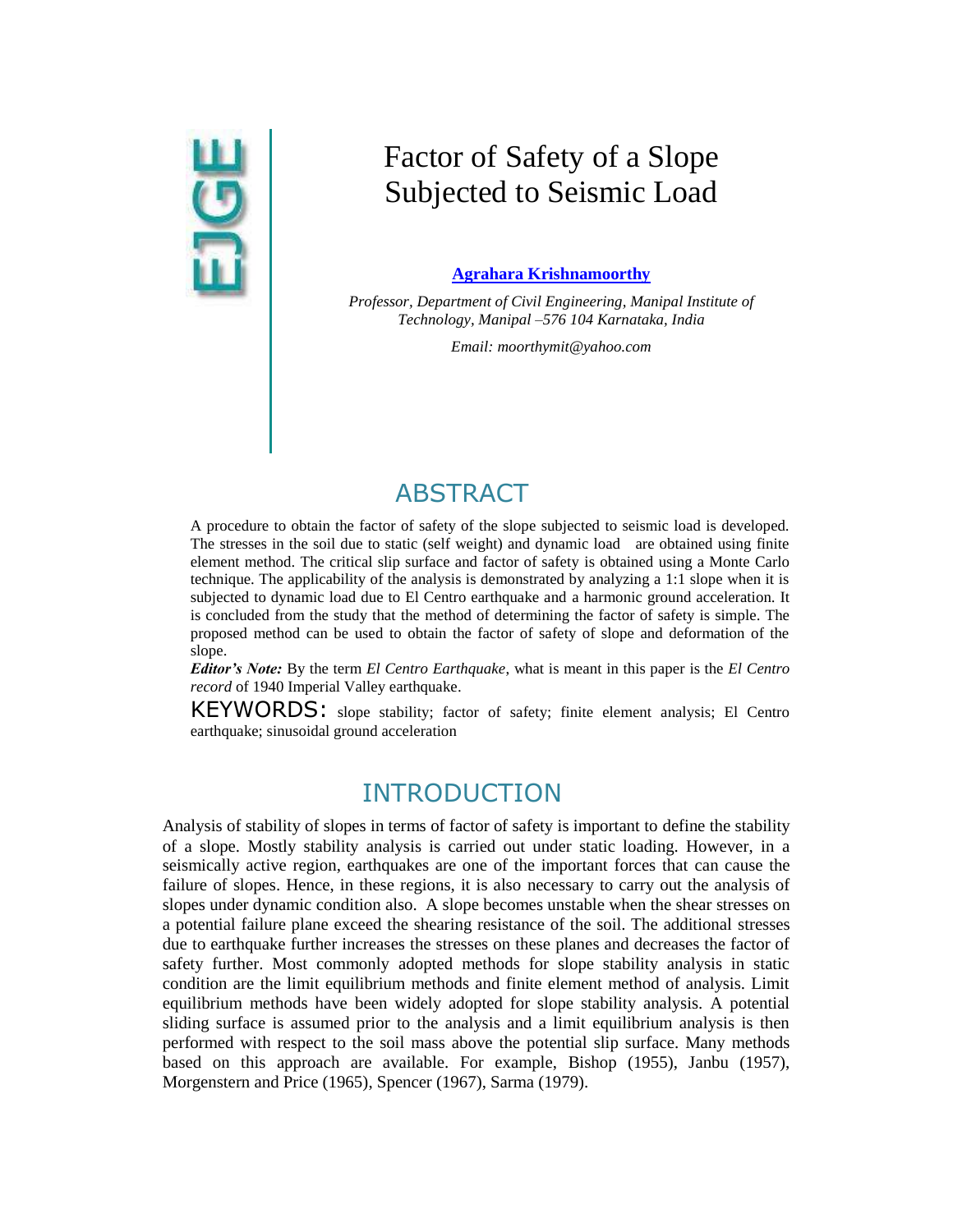Although the approach is straightforward, these methods will not consider the stress – strain behavior of the soil mass while calculating the stresses. It is well known that the stresses in soil mass depend on the stress – strain behavior of soil. Due to the availability of large storage, high speed computers, numerical methods have become popular for the analysis of continuum problems. Finite element method is widely used to compute the stresses with in a soil mass. Finite element method utilizes a stress – strain characteristic of a soil to calculate the stresses in the soil mass. Duncan and Dunlop (1969), Donald and Giam (1988) used the finite element method to study the development of failure in a slope. Scott et al. (1993) obtained the stresses in soil using finite element method and a critical slip surface is defined by joining the points of local failure in a slope. Delwyn et al. (1999) combined finite element analysis to obtain the stresses in soil and a limit equilibrium method to obtain the factor of safety.

Recently non linear programming based on minimization of factor of safety approach has been used frequently for locating the critical slip surface. Venanzio (1996) proposed a Monte Carlo method of the random walking type for locating critical slip surface of the general shape for slope stability analysis. The simplest approach for dynamic analysis of slopes is the pseudo static analysis. In pseudo static approach the factor of safety against sliding is obtained by including horizontal and vertical forces in the static analysis. These forces are usually expressed as a product of the horizontal or vertical seismic coefficients and the weight of the potential sliding mass. Although the pseudo static approach for dynamic slope stability analysis is simple and straight forward, it cannot really simulate the actual dynamic effects of earthquake force through a constant unidirectional pseudo static acceleration. Newmark (1965) proposed a sliding block method for calculating the permanent slope displacement based on the assumption that the potential failure mass is rigid perfectly plastic.

Newmark (1965), while introducing the sliding displacements criterion, used a very simple technique that of a block moving on an inclined plane. There have been few attempts to improve the basic Newmark concept to compute displacements along a non-planar surface. Sarma (1981) used a circular surface to compute the displacements along a slip surface. Sarma and Chlimintzas (2001) developed multi block model taking into account the effect of internal deformations and transfer of mass between successive blocks. Permanent displacement of a slope subjected to dynamic force was also obtained using finite element analysis. Various approaches used based on finite element method mainly varies with the constitutive model adopted to model the behavior of soil. Prevost et al. (1985), Daddazio (1987) and Elgamal et al. (1990) used constitutive relationship to model the behavior of soil. Thus in most of the methods available for the dynamic analysis of slopes, the importance is given for finding the displacement of the slope rather than the factor of safety. Even though the displacement of a slope is a very important criterion for the design of a slope, it is also important to know the factor of safety of a slope when subjected to dynamic load. Hence, in the present method, a procedure to obtain the factor of safety and displacement of a slope subjected to dynamic load is developed. The method can be used to obtain the factor of safety, displacement and stresses in soil at all time interval from the beginning to end of the earthquake. In the proposed method, the factor of safety of a slope is obtained using a combination of finite element analysis to obtain the static and dynamic stresses and a Monte Carlo technique proposed by Venanzio (1996) to obtain the critical slip surface. However, the slope is assumed as dry and elastic and hence no constitutive relationship is used to model the nonlinear behavior of soil.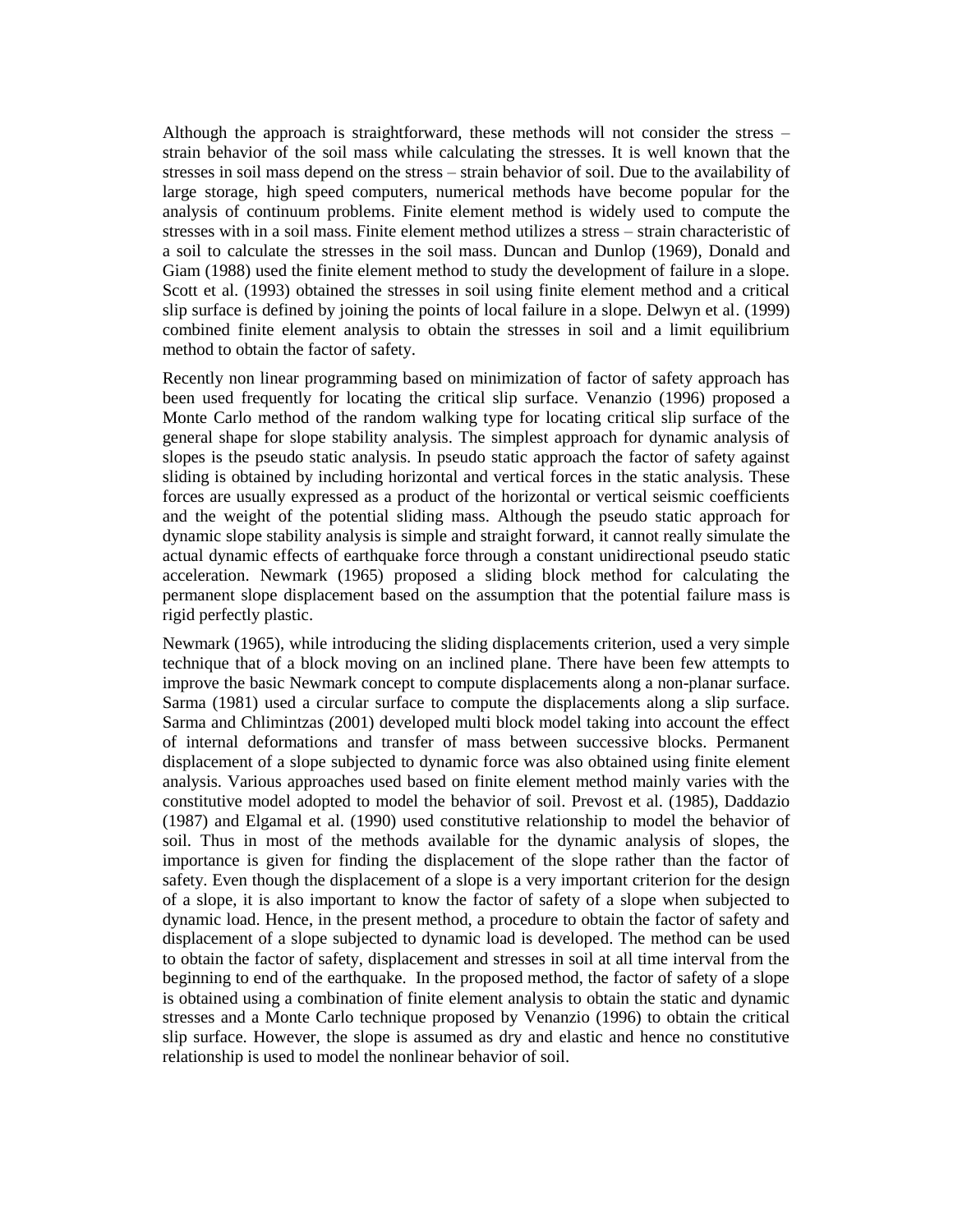# METHOD OF ANALYSIS

The analysis consists of two parts:

- Finding the stresses at required points using the finite element method.
- Locating the critical slip surface and finding the factor of safety using these stresses.



**Figure 1:** Finite element discretization of slope

Figure 1 shows a finite element discretization of a slope. Four noded isoparametric quadrilateral plane strain element and three noded triangular elements are used for discretization. The displacement along X and Y direction is restrained along the bottom surface of the slope BC and displacements in X direction is restrained along the side CD and AB as shown in figure. The stresses in soil due to self weight of the soil are obtained using the stress – strain relation ship of soil. For dynamic analysis, the stiffness matrix  $[k]$ and consistent mass matrix [m] are obtained for each element and the stiffness matrix and mass matrix of each element are added by direct stiffness method to obtain the overall stiffness matrix  $[K]$  and mass matrix  $[M]$ . The damping of the slope is assumed as Rayleigh type and the damping matrix [C] is obtained using the equation  $[C] = \alpha[M] + \beta[K]$  where  $\alpha$  and  $\beta$  are the Rayleigh constants. These constants can be determined easily if the frequency of vibration and damping ratio corresponding to any two mode shapes are known. The dynamic equation for the entire slope can then be expressed in matrix form as

[M]  $\{ \dot{u} \} + [C] \{ \dot{u} \} + [K] \{ u \} = \{ F(t) \}$ 

For a slope subjected to earthquake load  ${F (t)} = -[M] {I} \ddot{u}_g (t)$  where [M] is the mass matrix,  $\{I\}$  is the influence vector and  $\ddot{u}_g(t)$  is the ground acceleration. The resulting dynamic equation is solved to obtain displacements, velocity and acceleration at each time interval  $\Delta t$ . A time interval  $\Delta t$  equal to 0.04 sec is considered for the analysis. The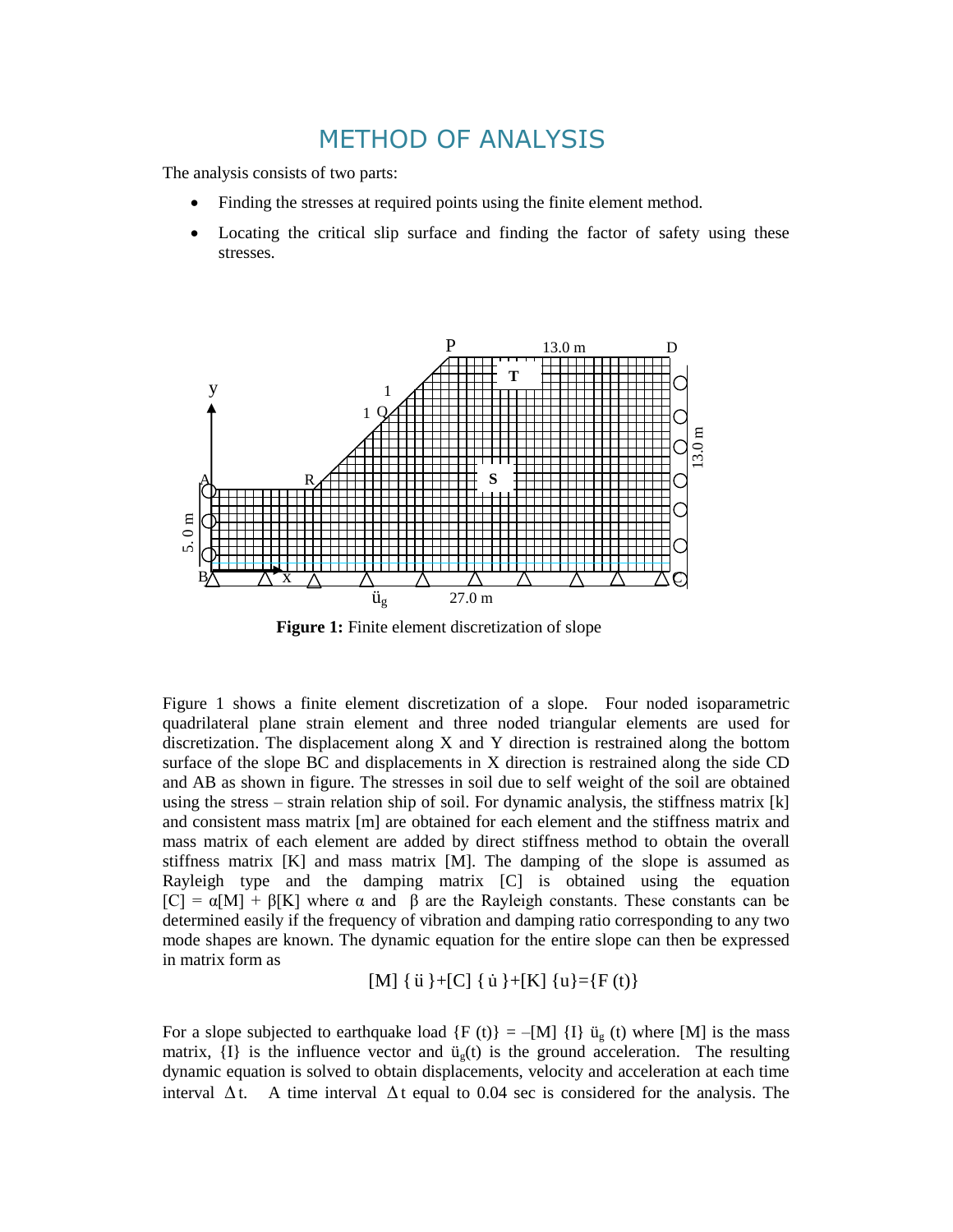displacement at nodes and stresses at required points are obtained at time interval of 0.04 seconds. These stresses are added to the static stresses to obtain the total stresses due to static and dynamic stresses at each time interval.

### Determination of Factor of Safety

A Monte Carlo technique proposed by Venanzio (1996) as explained below is used to obtain the factor of safety of the slope at each time interval.

Nonlinear programming procedures for searching for the minimum of a function of several variables start from a trial slip surface  $S<sup>o</sup>$  and proceed towards the minimum in an iterative way, generating sequence of feasible slip surfaces  $S^1$ ,  $S^2$ ,  $S^3$ , ......  $S^k$ ,  $S^{k+1}$  so that the sequence of the associated safety factors decreases

i.e. 
$$
F(S^0) > F(S^1) > F(S^2) > F(S^3) > \dots > F(S^k) > F(S^{k+1})
$$
  
\nWhere  $S^K = \{ x_1^k, y_i^k, x_2^k, y_2^k, x_3^k, y_3^k, \dots, x_n^k, y_n^k \}$   
\n $S^{K+1} = \{ x_1^{k+1}, y_i^{k+1}, x_2^{k+1}, y_2^{k+1}, x_3^{k+1}, y_3^{k+1}, \dots, x_n^{k+1}, y_n^{k+1} \}$ 

A trial slip surface with six or seven trial points is selected as trial surfaces. As shown in figure 2, A, B, C, D and E is one such trial surface with point A, point B, point C, point D and point E as trial points. Each of these trial points  $A$ ,  $B$ ,  $C$ ,  $D$  and  $E$  is then shifted to a new position in eight directions. A, B', C, D and E is the surface obtained after shifting B to B'. For each shift the factor of safety is computed. If the factor of safety of the new slip surface (A,B' C D E) thus obtained is lesser than the factor of safety of the previous slip



**Figure 2:** Trial slip circle ABCDE

surface  $(A, B, C, D, E)$  then the point is fixed to this new position  $(B')$ . Otherwise, it is returned to the previous position (B). The process of shifting the trial points to new position based on comparison of old and new factor of safety is repeated for all trial points A, B, C, D and E. As trial points are shifted to new position a new slip surface is obtained. The factor of safety of the new slip surface, thus obtained is compared with the factor of safety of the old surface. If the factor of safety of the new surface is less than the factor of safety of the old surface then the procedure is repeated for the new surface. Thus shifting of trial points of the slip surface in eight directions as explained above is repeated until the factor of safety of new slip surface is more than the factor of safety of the old surface.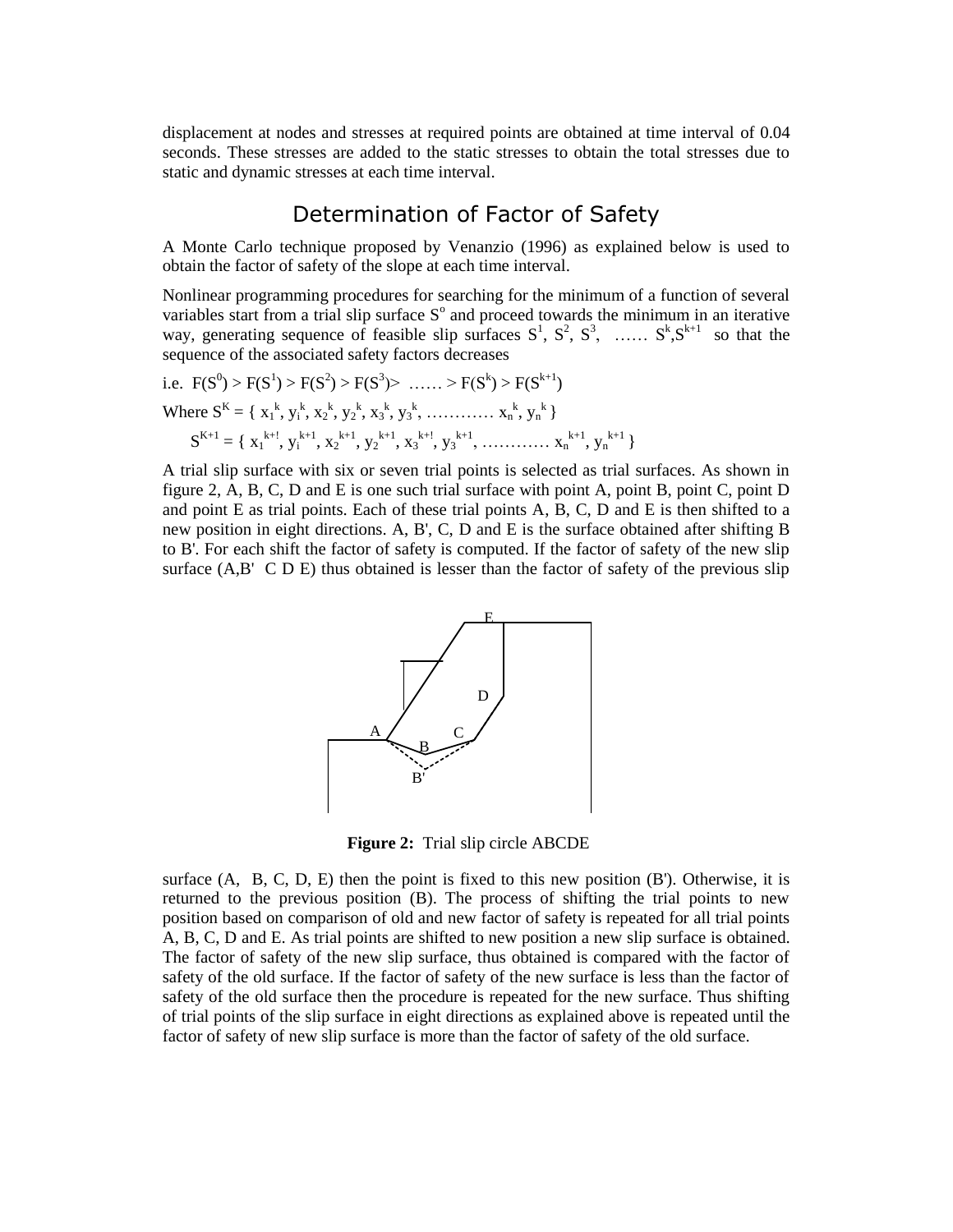#### *Equation for factor of safety*

The trial slip surface is divided into 'n' number of segments each of length  $\Delta L$ . The overall factor of safety for a particular slip surface is obtained using the equation<br>  $E \times \frac{E}{\sqrt{L}}$ 

$$
F.S = \frac{\sum \tau_f \Delta Li}{\sum \tau_i \Delta Li}
$$

where  $\tau_i$  is the mobilized shear stress and  $\tau_f$  is the shear strength of the material  $\Delta Li$  is the length of *i*<sup>th</sup> segment. For the *i*<sup>th</sup> segment on a particular slip surface, the values of  $\tau_i$  and  $\tau_f$ may be expressed as

$$
\tau_f = c + \sigma_{ni} \tan \phi
$$
  
\n
$$
\tau_i = 0.5 (\sigma_{yi} - \sigma_{xi}) \sin 2\alpha_i + \tau_{xyi} 2\cos 2\alpha_i
$$
  
\n
$$
\sigma_{ni} = \sigma_{xi} \sin 2\alpha_i + \sigma_{yi} \cos 2\alpha_i - \tau_{xyi} \sin 2\alpha_i
$$

where c and  $\phi$  are the cohesion and angle of internal friction of the soil.  $\sigma_{ni}$  is the normal stress acting on segment i.  $\sigma_{xi}$ ,  $\sigma_{y}$  and  $\tau_{xyi}$  are the effective stresses on i<sup>th</sup> segment.  $\alpha_i$  is the inclination of the  $i<sup>th</sup>$  segment with horizontal.

#### *Criteria for moving the vertex*

Each trial point of the current slip surface is randomly moved to a new position to obtain the reduction in safety factor. The point *i* is moved from point  $(x_i^k, y_i^k)$  to point  $(x_i^k)^{t+1}$ ,  $y_i^{k+1}$ ) where

$$
x_i^{k+1} = x_i^k + \xi_i
$$
  

$$
y_i^{k+1} = y_i^k + \eta_i.
$$

 $\xi_i = N_x D x_i$  and  $\eta_i = N_y D y_i$ ,  $D x_i$  and  $D y_i$  are the widths of the search steps in directions x and y for various points i. The following eight combinations are given for parameters  $N_x$  and  $N_y$ . In this way eight random displacements are tried for every trial points of the slip surface. In the present analysis, the values of  $Dx_i$  and  $Dy_i$  are taken as 0.5 m.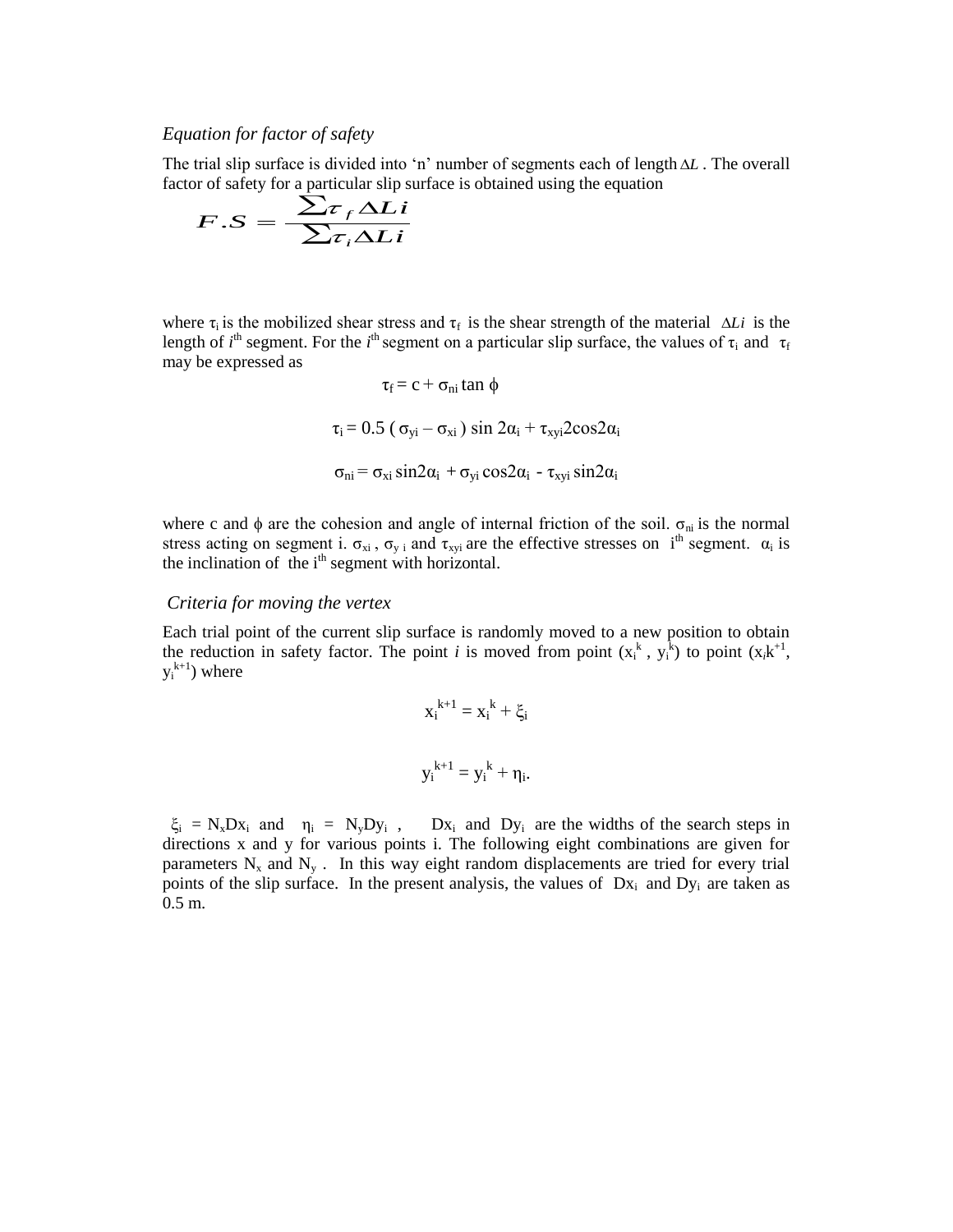

# NUMERICAL APPLICATIONS

A homogeneous, dry 1:1 slope with a unit weight of 18.5 kN/m<sup>3</sup>, modulus of elasticity of 5000 kN/ $m^2$ , and Poisson's ratio of 0.3 is analyzed. The height of the slope is equal to 8.0 m. The slope is discretized using four noded quadrilateral element of size 0.5 m x 0.5m and triangular element as shown in Figure 1. Four trial surfaces considered for the analysis is shown in Figure 3. Various combination of cohesion c and angle of internal friction  $\phi$  is considered. The factors of safety obtained from the analysis are tabulated in Table 1. The factor of safety obtained by Scott et al. (1993) based on the local minimum factor of safety method and by using Bishop's (1952) method of analysis for the same slope are also



**Figure 3:** Various trial slip surfaces considered for the study

tabulated in the same table for various values of c and  $\phi$ . It can be observed from the table that the results obtained from the present analysis and that presented by Scott et al. (1993) based on local minimum factor of safety method and by using Bishop's (1952) method agree

very well for all values of c and  $\phi$ .

**Table 1:** Factor of safety obtained by the present method and by Scott et al. (1993)

| c<br>(MPa) | Ф<br>(degrees) | FS<br>by<br>proposed<br>method | FS by local<br>minimum<br>FS method | FS<br>Bishop's<br>by<br>$(1952)$ method |
|------------|----------------|--------------------------------|-------------------------------------|-----------------------------------------|
| 25         | 20             | 1.89                           | 1.87                                | . 71                                    |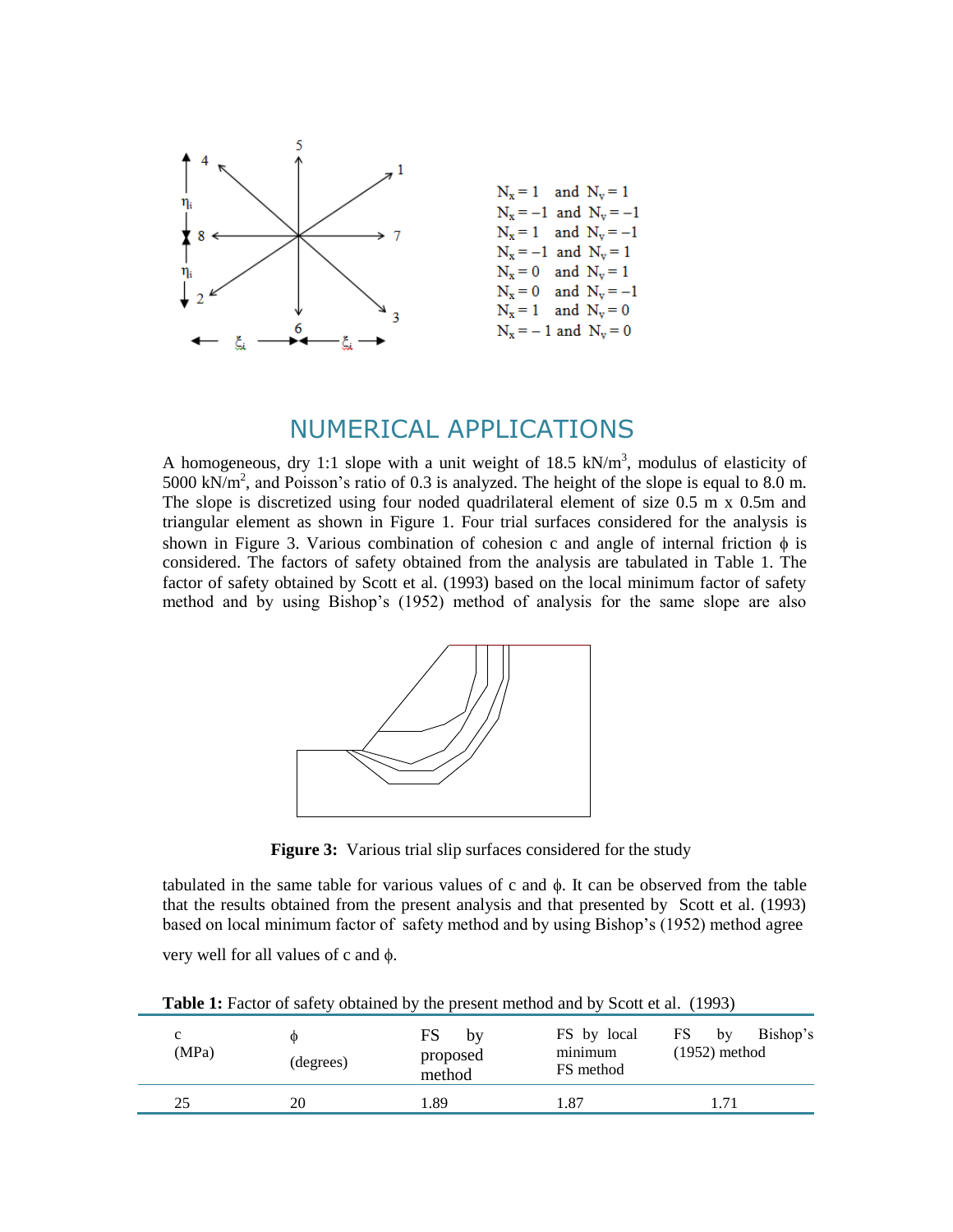| $20\,$ | 20     | 1.67 | 1.68 | 1.50 |
|--------|--------|------|------|------|
| 15     | 20     | 1.39 | 1.46 | 1.29 |
| 10     | 20     | 1.08 | 1.0  | 1.05 |
| 30     | 15     | 1.88 | 1.85 | 1.75 |
| 25     | 15     | 1.65 | 1.65 | 1.53 |
| 20     | 15     | 1.43 | 1.45 | 1.32 |
| 15     | 15     | 1.21 | 1.24 | 1.11 |
| 10     | 15     | 0.94 | 1.0  | 0.89 |
| 25     | $10\,$ | 1.46 | 1.42 | 1.35 |
| 20     | $10\,$ | 1.25 | 1.23 | 1.15 |
| 15     | 10     | 1.02 | 1.0  | 0.97 |

Figure 4 shows the critical slip surface obtained by the present analysis and by Scott et al. (1993) using local minimum factor of safety method and by using Bishop's (1952) method of analysis. The critical slip surface obtained by the present analysis also matches closely with the critical slip surface presented by Scott et al. (1993).

Hence, the proposed method of combining the finite element method to obtain stresses and a Monte Carlo method to find the factor of safety can be used to analyze the embankment slopes. Also, since the present method requires few trial slip surfaces, the method of finding factor of safety is simple and efficient compared to other methods.





# ANALYSIS OF SLOPE SUBJECTED TO DYNAMIC LOAD

The slope shown in Figure 1 is subjected to a ground acceleration in horizontal direction due to El Centro (1940) earthquake and harmonic ground acceleration. To obtain the frequency of the slope, a method based on simultaneous iteration is developed. The first two natural frequencies of the slope obtained from this method is equal to 8.2 rad/sec and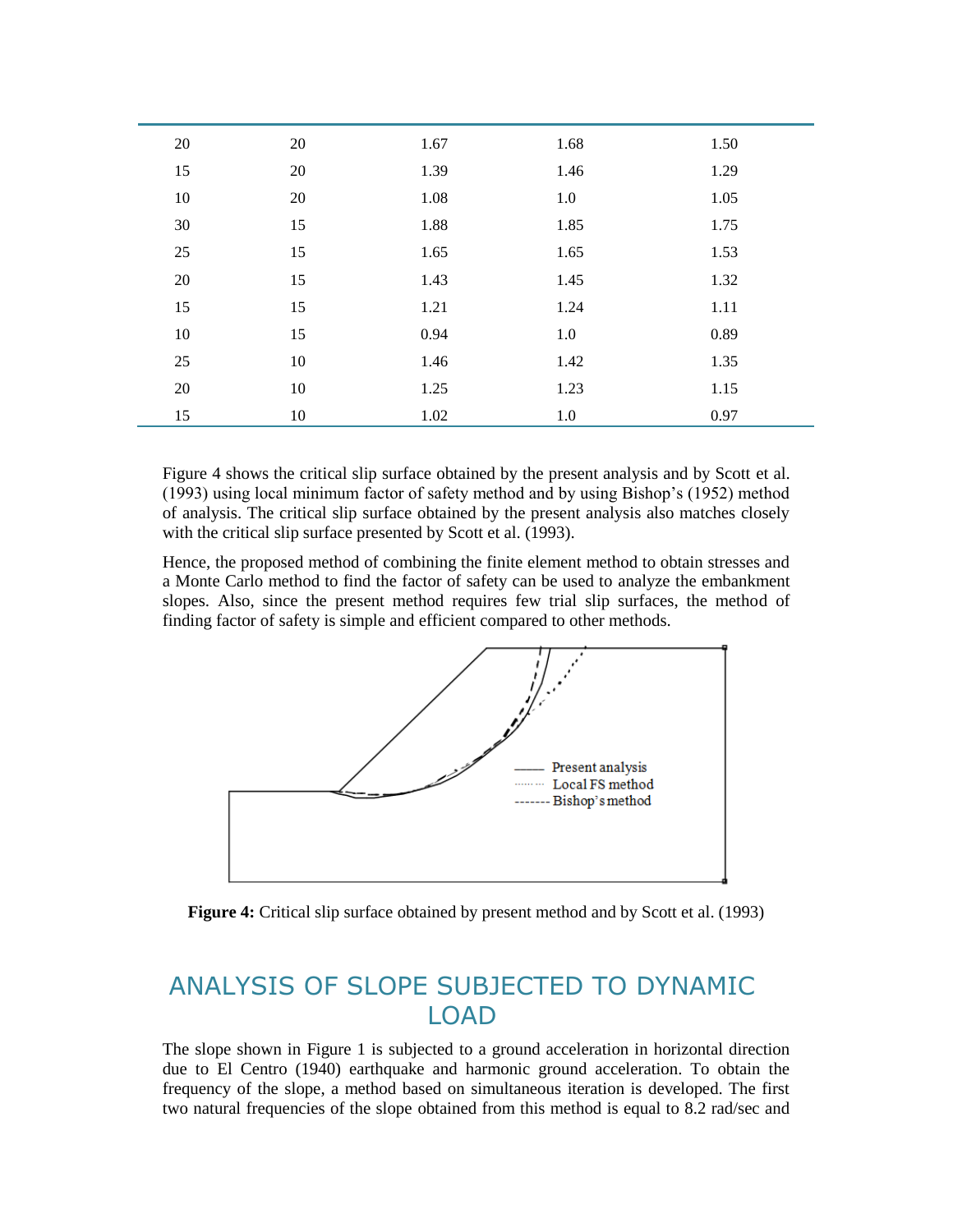9.4 rad/sec. The values of Rayleigh constants  $\alpha$  and  $\beta$  for 5% damping of slope is equal to 0.437 and 0.00568 respectively. These values are used to obtain the damping matrix as already explained. The value of cohesion  $c = 30 \text{ kN/m}^2$  and angle of internal friction  $\phi$  is equal to  $20^0$ . The factor of safety of the slope without the earthquake load (static analysis) is equal to 2.068. The slope is subjected to ground acceleration at base in horizontal direction. The input ground acceleration considered for the analysis are NS component of El Centro (1940) earthquake and harmonic ground acceleration of intensity 0.2g  $sin(\omega t)$ and 0.1g sin( $\omega$ t). ( $\omega$  is the excitation frequency and g is the acceleration due to gravity). Since the response of the slope is maximum when natural frequency,  $\omega_n$  is equal to the excitation frequency, ω, an excitation frequency, ω, equal to 8.2 rad/sec is used for harmonic ground acceleration. The ground acceleration is applied at time interval of 0.04 seconds up to 10 seconds and the factor of safety of the slope, displacement of the slope and stresses in soil are obtained at interval of 0.04 seconds up to 10 seconds.

Figure 5 shows the variation of factor of safety of the slope with time when the slope is subjected to earthquake load and to harmonic ground acceleration of intensity 0.2g sin (8.2t) and 0.1g sin (8.2t). It can be observed from the figure that the factor of safety of the slope varies with time. The dynamic factor of safety is more than static factor of safety at some time interval whereas it is less than the static factor of safety at some other time interval. The maximum reduction in factor of safety occurs at time interval equal to 2.52 rad/sec. The factor of safety at this time interval is equal to 0.98. Thus the factor of safety of the slope reduces from 2.08 to 0.98 when subjected to earthquake load due to El Centro earthquake. Similarly, the factor of safety of the slope also varies with time when subjected to harmonic ground acceleration. The maximum factor of safety of the slope is equal to 3.98 and minimum factor of safety is equal to 0.58 when the slope is subjected to a harmonic ground acceleration of intensity 0.2g sin(8.2t) whereas the maximum and minimum factor of safety when the slope is subjected to a harmonic ground acceleration of intensity 0.1g sin(8.2t) is equal to 2.8 and 1.1 respectively.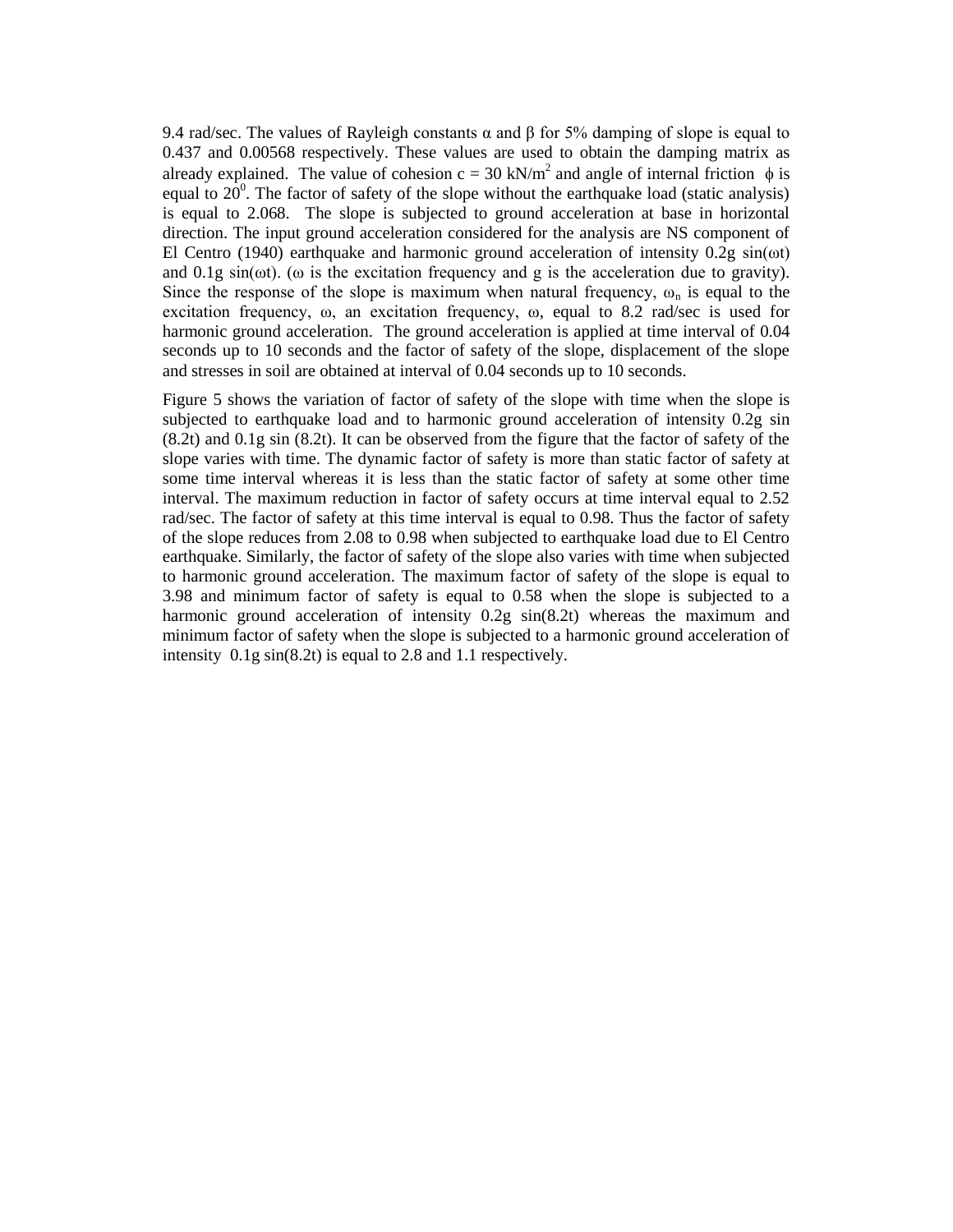

**Figure 5:** Variation of factor of safety with time for a slope subjected to ground acceleration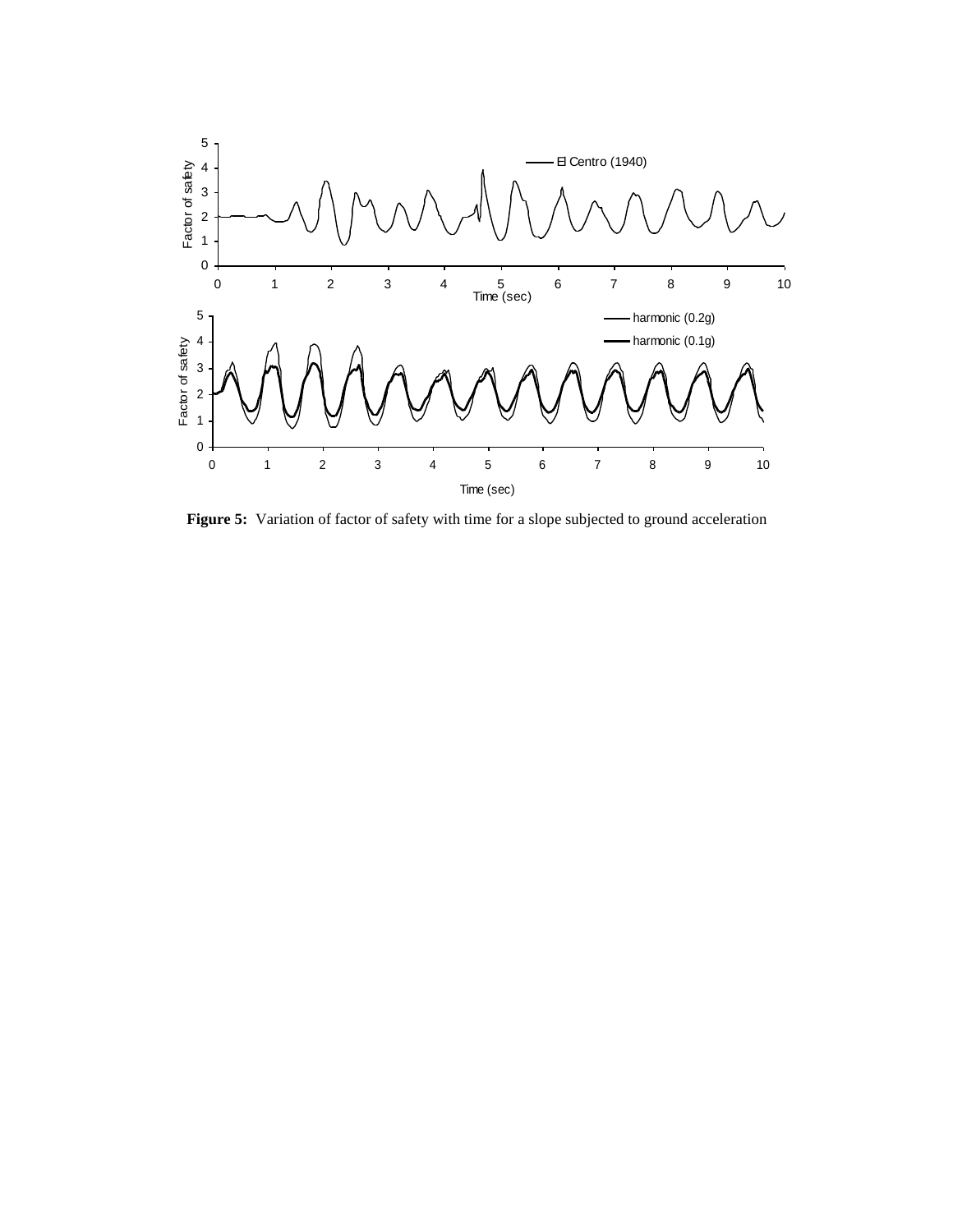Figure 6 shows the variation of the vertical and horizontal displacement of the slope at point P, Q and R (these points are shown in Figure 1) when the slope is subjected to ground acceleration due to El Centro earthquake. It can be seen from the figure that the displacement varies with time and the horizontal displacement of the slope is more than vertical displacement at all these three points. Also, the displacement of the slope is maximum at center (point Q) as compared with the bottom of the slope (at point R) or at top of slope (at point P).

The variation of horizontal stress, vertical stress and shear stress with time at point R, S and T when the slope is subjected to El Centro earthquake is shown in Figure 7. The horizontal stress is more than the vertical stress or shear stress at point R and T where as at point S; the shear stress is more than the vertical or horizontal stress. The slope is subjected to a harmonic ground acceleration of intensity 0.2g sin(ωt) for a period of 10 seconds for various values of ω ranged from 1 rad/sec to 20 rad/sec. For each value of ω, the factor of safety, horizontal displacement and stresses are obtained at time interval of 0.04 seconds and minimum factor of safety, maximum displacement and maximum stresses from these values are noted. Figure 8 shows the variation of factor of safety with excitation frequency when a slope is subjected to ground acceleration of intensity 0.2g sin(ωt) at base.

It can be observed from the figure that the factor of safety of the slope varies with excitation frequency and the factory of safety is minimum when excitation frequency is equal to the natural frequency of the slope. However, for all the values of excitation frequency, the dynamic factor of safety of slope is considerably less than the static factor of safety.



**Figure 6:** Variation of displacement with time for a slope subjected to El Centro earthquake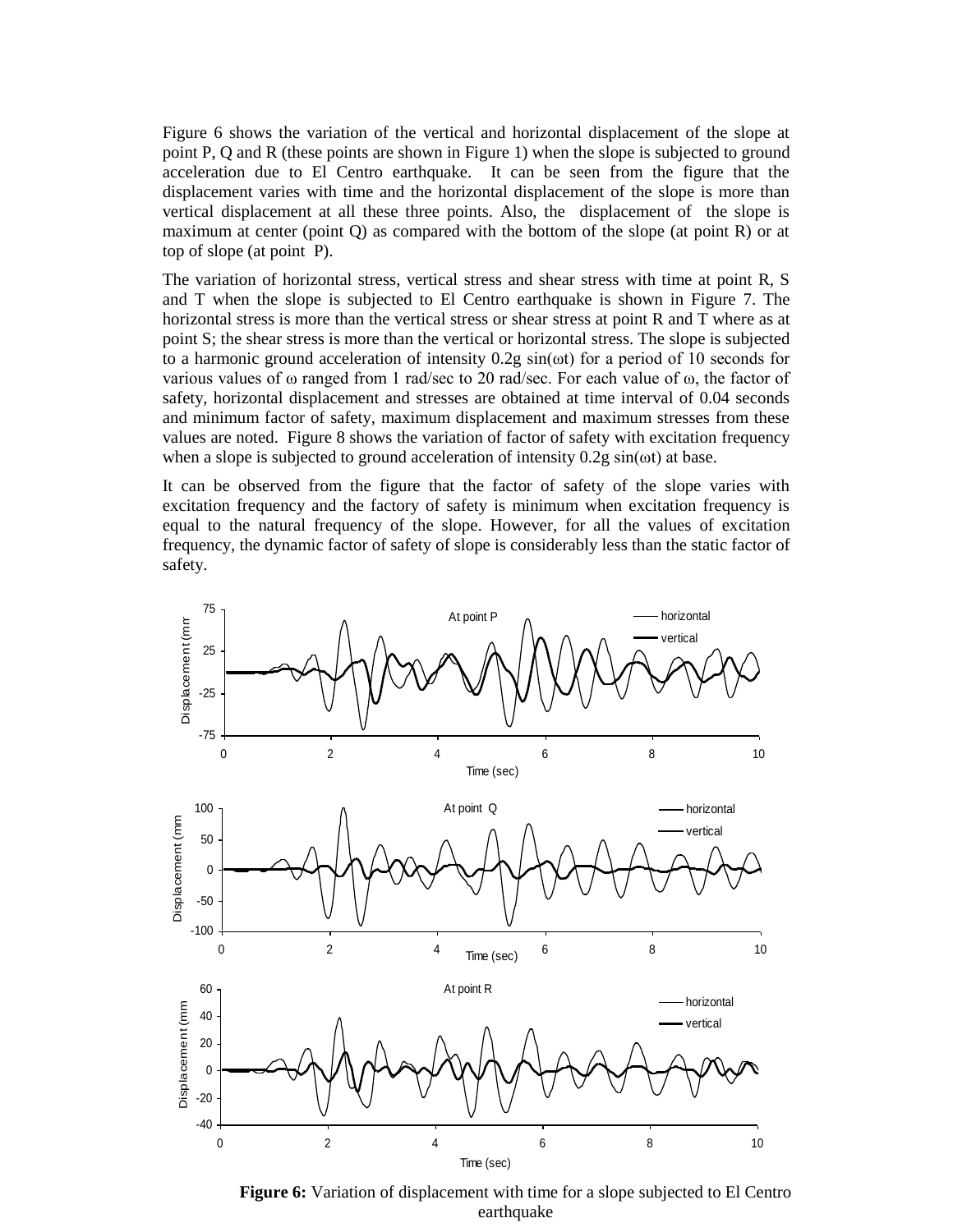

Figure 7: Variation of stresses with time for a slope subjected to El Centro earthquake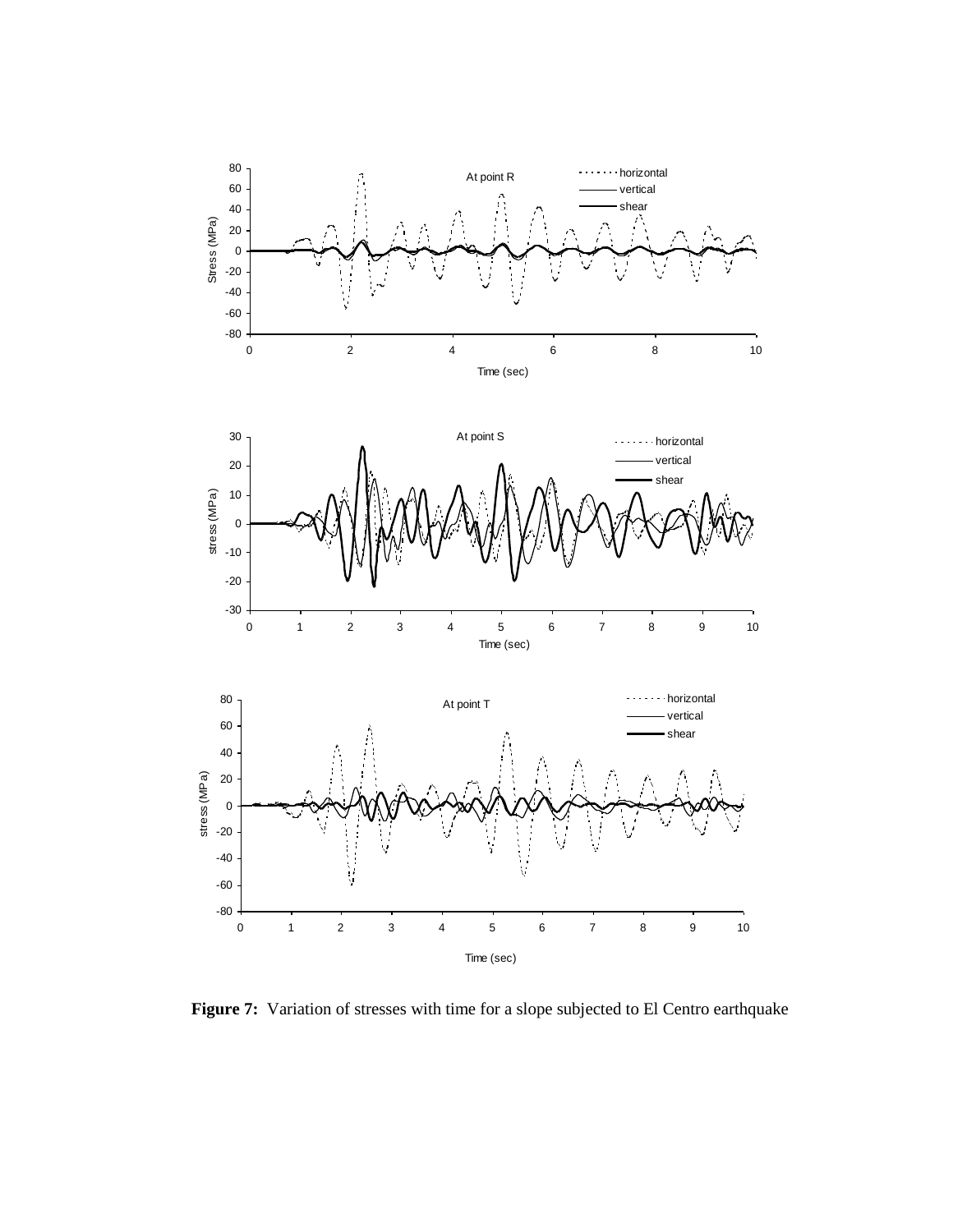Figure 9 shows the variation of maximum horizontal displacement with excitation frequency at points P, Q and R. The maximum horizontal displacement also varies with excitation frequency and reaches a maximum value when natural frequency of the slope is equal to the excitation frequency (at 8.2 rad/sec). The maximum displacement varies from 30 mm at excitation frequency equal to 1 rad/sec to about 275 mm when excitation frequency is equal to 8.2 rad/sec. The variation of maximum horizontal stresses at point R, S and T with excitation frequency is shown in Figure 10. The maximum horizontal stresses vary from 20 MPa at 1 rad/sec to 180 MPa at 8.2 rad/sec at point R and T. The maximum horizontal stress at point R and T is more than the maximum horizontal stress at point S when excitation frequency is up to 12 rad/sec whereas when excitation frequency is more than 12 rad/sec, the maximum horizontal stresses at S is more than the maximum horizontal stresses at points R and T.

## SUMMARY AND CONCLUSIONS

A procedure to obtain the factor of safety of the slope subjected to dynamic load is developed. The stresses in soil are obtained using finite element method and the critical slip surface is obtained using a Monte Carlo technique. The factor of safety obtained from the present analysis is compared with the factor of safety obtained by Scott et al. (1993). The slope is subjected to a horizontal ground acceleration at base due to El Centro earthquake and harmonic ground acceleration and the factor of safety of the slope, stresses in soil and displacement of slope at time interval of 0.04 seconds is obtained. The factors of safety obtained by the present analysis agree well with the factor of safety obtained by Scott et al (1993). The method of locating critical slip surface is simple as compared to other methods since it requires only very few trial slip surfaces. The factor of safety of the slope subjected to dynamic load like earthquake varies with time and it is more than the static factor of safety at some time interval where as it is less than the static factor of safety at some other time interval. The factor of safety of the slope reduces from 2.08 to 0.98 when the slope is subjected to El Centro earthquake whereas it reduces from 2.08 to 0.58 when subjected to harmonic ground acceleration of intensity  $0.2g \sin(\omega t)$  at excitation frequency equal to the natural frequency of the slope. The factor of safety, displacement in the soil and stresses in soil also varies with excitation frequency and the dynamic factor of safety is considerably less than the static factor of safety at all excitation frequencies. The proposed method can be used to obtain the factor of safety at all time interval from the beginning to end of earthquake. The exact time history of earthquake ground acceleration and realistic soil properties can also be considered in the analysis. The analysis can also be used to obtain the displacement of the slope at required location with in the slope. The slope is assumed as dry and elastic and hence the liquefaction of soil and non linear characteristic of soil is not considered in the analysis. However, this can be incorporated easily by suitably modifying the stress – strain relationship of soil at each time interval by using a realistic constitutive model.

# **REFERENCES**

- 1. Bishop, A. W. The use of the slip circle in the stability analysis of slopes. Geotechnique,  $1955, 5(1), 7 - 17$
- 2. Daddanzio, R.P., Ettouney, M. M. and Sandler, I.S., Nonlinear dynamic slope stability analysis. Journal of Geotechnical Engineering, ASCE, 1987, 113(4), 285 - 298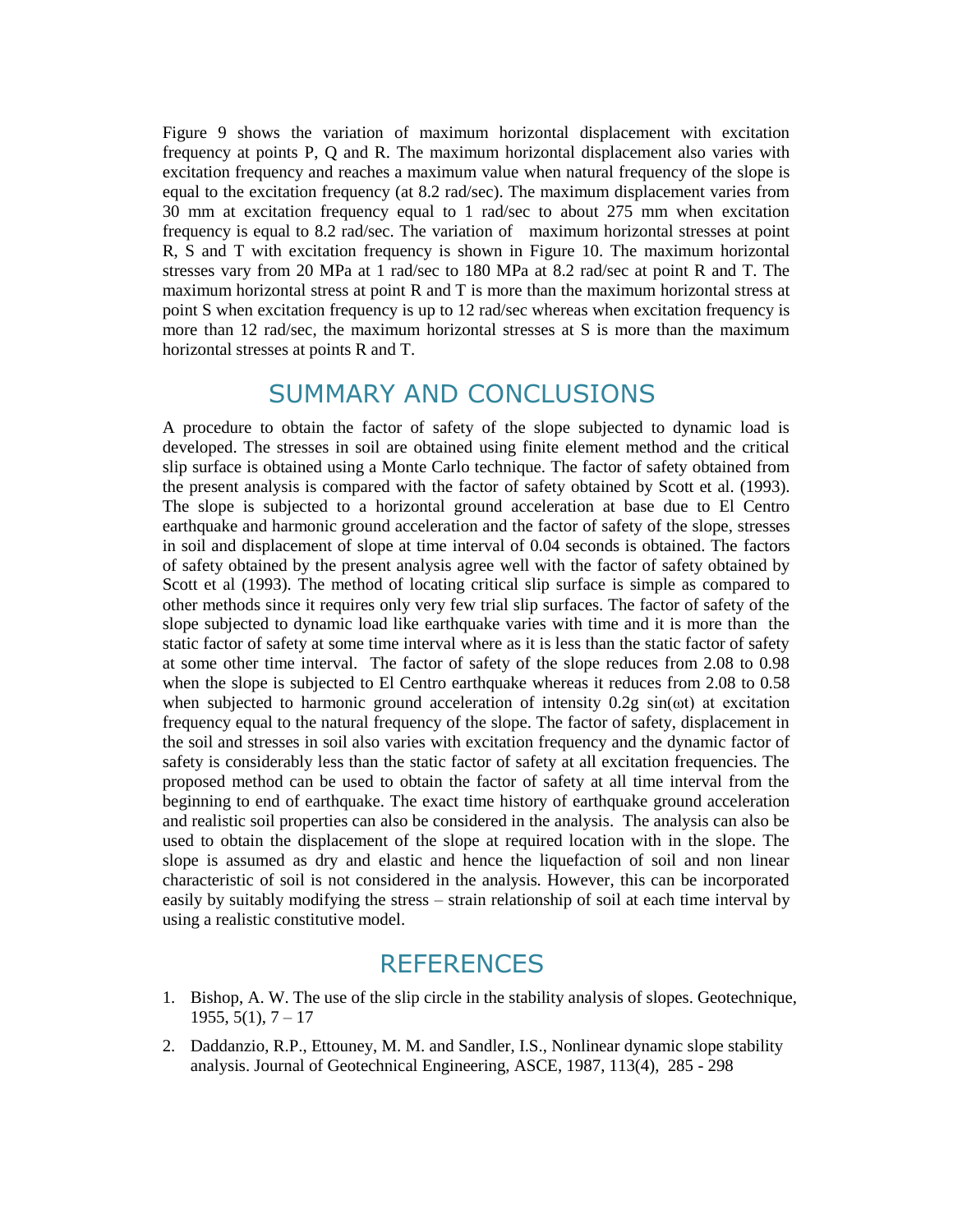- 3. Delwyn, G. F., Raymond, E.G. and Noshin, Z., Using a finite element stress analysis to compute the factor of safety, in 52<sup>nd</sup> Canadian Geotechnical Conference, Regina, Saskatchewan, 1999, pp. 73 – 80.
- 4. Donald, I.B. and Giam, S.K., Application of the nodal displacement method to slope stability analysis, in  $5<sup>th</sup>$  Australia – New Zealand Conference on Geomechanics, Sydney, Australia, 1988, pp. 456 – 460.
- 5. Duncan, J.M. and Dunlop, P., Slopes in stiff –fissured clay and shales. Journal of Soil Mechanics and Foundation Division , ASCE, 1969, 95(2), 467 – 492.
- 6. Elgamal, A.M., Scott, R.F., Succarieh, M.H. and Yan, L.P., La Villita dam response during five earthquake including permanent deformation. Journal of Geotechnical Engineering, ASCE, 1990, 116(10), 1443 – 1462.
- 7. Janbu, N., Earth pressures and bearing capacity calculations by generalized procedure of slices, in  $4<sup>th</sup>$  International conference on Soil Mechanics and Foundation Engineering. 1957, 2, 207 – 212.
- 8. Newmark, N. M., Effects of earthquakes on dams and embankments. Geotechnique, 1965,  $15(2)$ ,  $139 - 160$ .
- 9. Morgenstern, N.R. and Price, V.E., The analysis of the stability of general slip surfaces. Geotechnique, 1965, 15(1), 79 – 93
- 10. Prevost, J.H., Abdel-Ghaffar, A.M. and Lacy, S.J., Nonlinear dynamic analysis of earth dams: a comparative study. Journal of Geotechnical Engineering, ASCE, 1985, 111(2), 882-897
- 11. Sarma, S.K., Stability analysis of embankments and slopes. Journal of the Geotechnical Engineering Division, ASCE, 1979, 105(GT 12), 1511 – 1524.
- 12. Sarma, S.K., Seismic displacement analysis of earth dams. Journal of Geotechnical Engineering, ASCE, 1981, 107(GT12), 1735 – 1739.
- 13. Sarma, S.K. and Chlimintzas G., Co seismic and post seismic displacement of slopes, in 15<sup>th</sup> International Conference on Soil Mechanics and Geotechnical Engineering, Istanbul, 2001
- 14. Scott, L., Huang, and Yamasaki, K., Factor of safety approach. Journal of Geotechnical Engineering, 1993, 119(12), 1974 – 1987.
- 15. Spencer, E., A method of analysis of the stability of embankments assuming parallel interslice forces. Geotechnique, 1967, 17(1),  $11 - 26$ .
- 16. Venanzio, R.G., Efficient Monte Carlo technique for locating critical slip surface. Journal of Geotechnical Engineering, 1996, 122(7), 517 – 525.